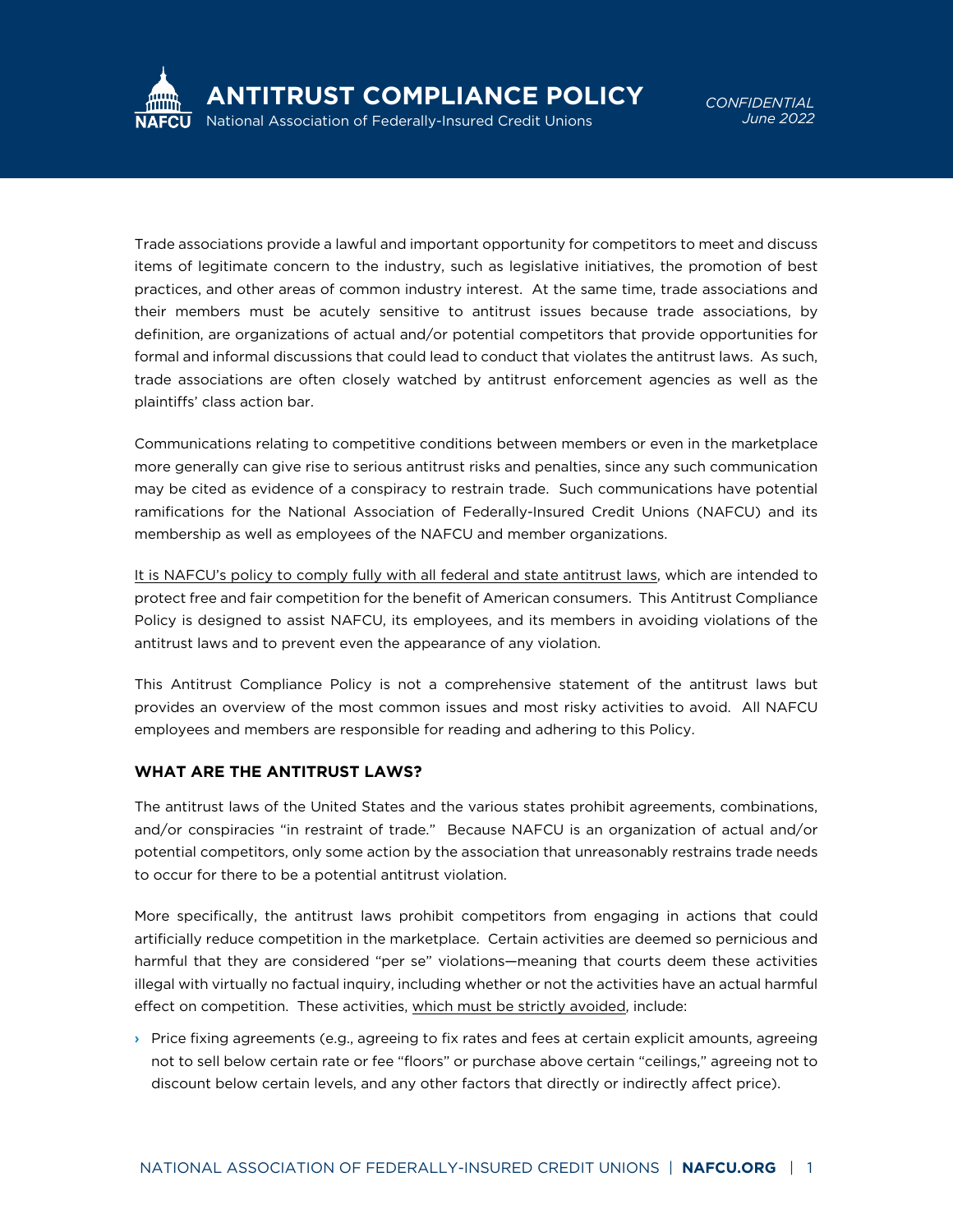- › Market allocation (e.g., allocating certain suppliers/vendors, goods or services, customers, or geographic areas among competitors or potential competitors).
- › Bid-rigging (e.g., comparing bids before submission, agreeing to refrain from bidding, knowingly submitting noncompetitive bids).
- › Group boycotts (e.g., agreeing with competitors to exclude suppliers/vendors from the market, agreeing with suppliers/vendors to exclude competitors from market).

In addition to the foregoing, federal and state regulators have announced their intentions to prioritize and have started bringing enforcement proceedings against employers engaged in "naked no-poaching or wage-fixing agreements" with other employers—i.e., agreements among employers competing for the same types of employees to limit or fix the terms of employment for existing employees or potential hires. Terms of employment include wages, salaries, and benefits.

Illegal anticompetitive agreements need not be formalized in writing or with a handshake. Many government antitrust enforcement actions involve informal or "gentlemen's" agreements. ("Well, we didn't actually reach an agreement. It was more like an informal understanding.") Unlawful agreements may be inferred from conduct; express language is not required to form a conspiracy in the eyes of the law.

**Example:** Trade association members gather for a meeting. One member says: "I don't care what the rest of you do; fees are too low and I intend to raise mine tomorrow." After the meeting, several association members raise their fees.

**Result:** They were found guilty of a price fixing agreement, despite the speaker's disclaimer ("I don't care what the rest of you do") and the absence of direct evidence of an agreement.

Other activities, such as standards development and many contractual arrangements between buyers and sellers, are generally evaluated under a "rule of reason," which requires balancing the potential pro-competitive and anticompetitive aspects of the activity. Enforcers have recognized the potential for procompetitive benefits of such activities but because these activities still carry legal risk, they should be approached with caution and legal guidance.

# **LEGISLATIVE INITIATIVES, LITIGATION, AND POLITICAL ACTIVITY**

Generally speaking, the antitrust laws regulate business activity, not political activity. Thus, collective efforts to petition the government can be protected from liability by the First Amendment, which supersedes the antitrust laws. Referred to as the "Noerr-Pennington doctrine" (after a pair of Supreme Court cases), this exception protects legitimate, joint legislative lobbying and accompanying publicity campaigns, litigation efforts, and joint advocacy in administrative proceedings with government agencies, even if the effect of the pursued government action is potentially anticompetitive. Note, however, that the immunity offered by the Noerr-Pennington doctrine has its limits. Immunity can be lost where, for example, parties engage in "sham" or baseless lawsuits or administrative filings for the purpose of harming competition.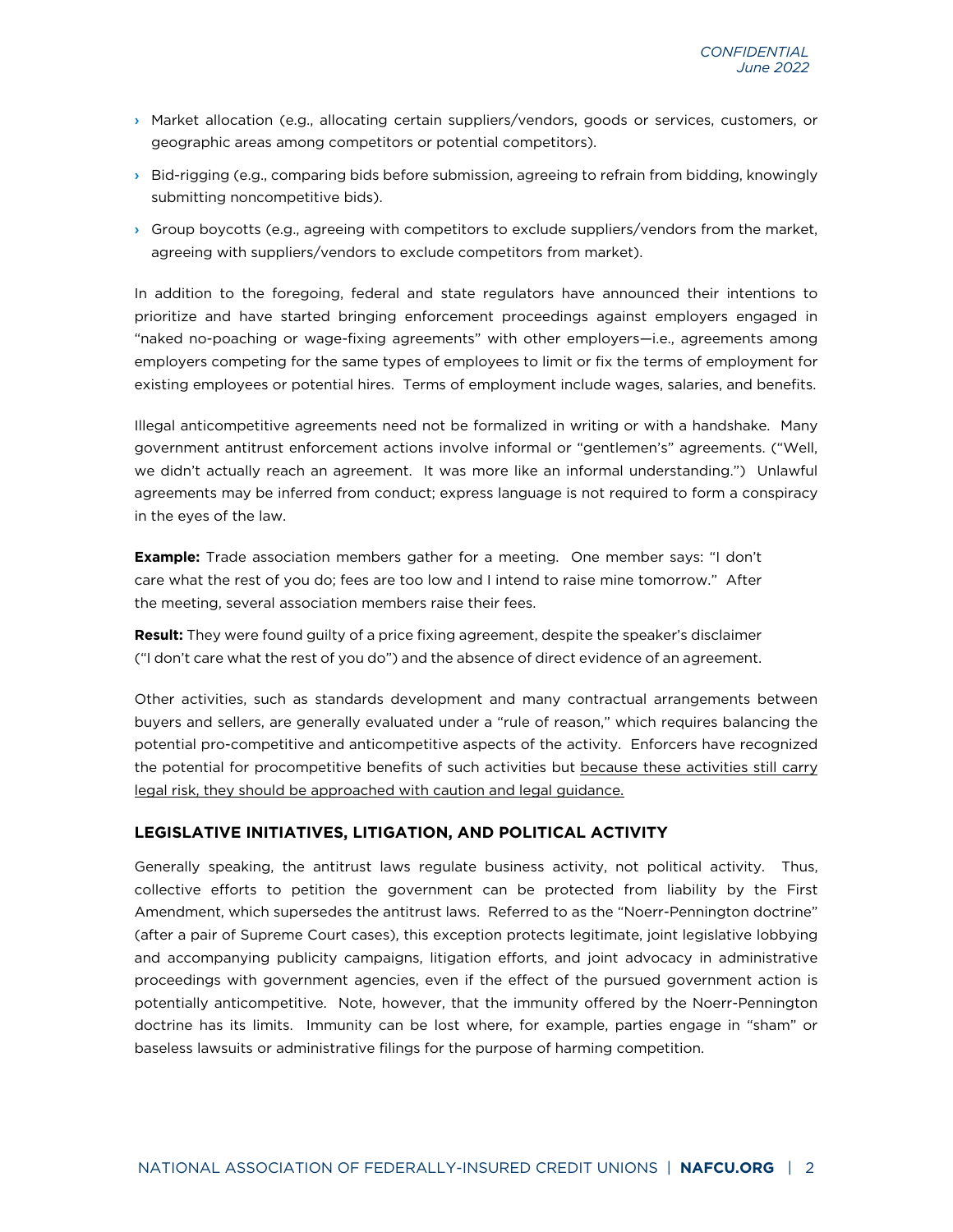### **WHAT ARE THE CONSEQUENCES OF VIOLATING THE ANTITRUST LAWS?**

The consequences of violating the antitrust laws are severe. Federal and state antitrust laws are enforced both criminally and civilly. A criminal conviction can carry stiff fines for the association and its offending members and employees—up to \$100 million for an offending corporation and up to \$1 million for each individual—as well as jail time for individuals who participated in the violation (up to 10 years per offense). A criminal conviction can also result in a court order dissolving the association or seriously curtailing its activities. The antitrust laws can be enforced against associations, association members, and the association's employees by both government agencies and private parties, including competitors and consumers. A plaintiff who successfully establishes an antitrust violation in court is automatically awarded treble damages (triple the amount of actual damages sustained) plus attorneys' fees and costs to bring the case.

Defendants in a civil antitrust action are jointly and severally liable for damages, meaning that each defendant is liable for up to the full amount of proven damages. As the principal federal antitrust law is a criminal conspiracy statute, a credit union representative attending a meeting at which competitors engage in illegal discussions may be held criminally responsible, even if he or she says nothing at the meeting. The representative's attendance at the meeting may be sufficient to imply acquiescence in the discussion, making him or her liable to as great a penalty as those who actively participated in the illegal agreement.

## **WHAT SHOULD I DO TO AVOID VIOLATING THE ANTITRUST LAWS?**

#### Please adhere to the following guidelines:

- › **DON'T** discuss or agree upon: (i) credit terms including rates or fees that you will pay suppliers/vendors or charge members; or (ii) any price-related terms such as discounts, rebates, costs, margins, or terms of sale; or (iii) terms of employment, including wages, salaries, and benefits, for existing employees or potential hires with other association members.
- › **DON'T** discuss or agree to divide up suppliers/vendors, customers, markets, goods or services, or territories with other members.
- **DON'T** coordinate or agree upon fields of membership with other association members.
- › **DON'T** discuss or agree upon upcoming bids, quotes, requests for proposal, or negotiations with other members.
- › **DON'T** discuss or agree with other members: (i) not to deal with certain suppliers/vendors, customers, or other industry players; or (ii) regarding the terms of dealing with any such third parties, including whether you will or will not accept specific terms of dealing with such third parties.
- › **DON'T** try to prevent a supplier/vendor from doing business with a competitor.
- › **DON'T** discuss or exchange competitively sensitive information with competitors, such as credit union terms, rates, fees, prices, bids, costs, or other business practices unless the exchange is made pursuant to a well-considered plan that has been approved by legal counsel.